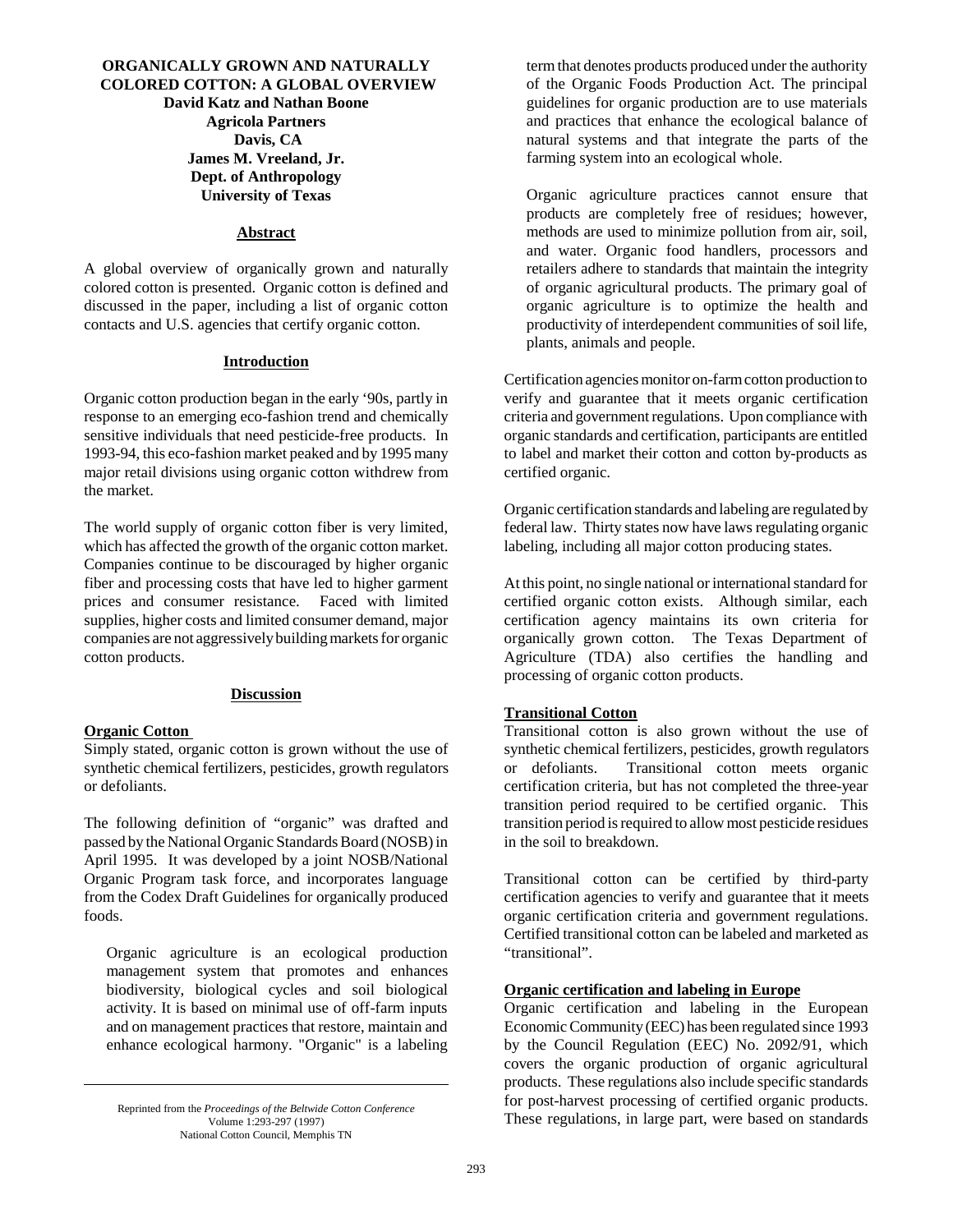originally created by the European-based International Federation of Organic Agriculture Movements (IFOAM). Access to markets for organic products in the EEC by non-EEC countries is still evolving. This is due to the nature of the documentation and review process required by EEC regulations.

Currently, apparel companies marketing organic cotton products in the EEC use various third-party certification agencies. Most companies use an IFOAM-accredited certification agency because IFOAM has developed the most widely accepted organic certification and labeling standards in Europe. However, it is currently possible to use a U.S.-based certification agency which may or may not be accredited by IFOAM.

## **World Supply of Organic Cotton**

In 1996, approximately 9,028 tons of organic cotton was grown in 17 countries (see Table 1). Thus, organic cotton production has dropped by 30 percent in 1996 from a peak of 12,864 tons in 1995. This, in large part, is due to a 54 percent reduction in U.S. organic cotton production in 1996 (see Figure 1).

The lack of a secure market or a specific buyer was identified as the main reason that U.S. growers did not plant organic cotton in 1996. It should be noted that organic farmers plant cotton as a part of a crop rotation that includes several field crops. When more secure market opportunities develop, growers can then switch back to organic cotton. However, without a secure market for their organic cotton, growers indicate that they are less willing to produce on speculation alone.

Also in 1996, a severe drought throughout Texas reduced the state's entire cotton crop. The Texas Department of Agriculture estimates that the organic cotton yield may be reduced by as much as 50 percent.

# **Declining U.S. market share**

In the early 90s, the U.S. was the dominate producer of organic cotton (see Figure 2). However, in 1996, the U.S. share of the world market in organic cotton has fallen to below 40%. Peru, Turkey, Egypt, India and several African countries are rapidly increasing organic cotton production in response to the growing organic cotton demand in Europe and Japan.

# **Cost of Organic Cotton**

The average price for organic cotton fiber from cotton merchants in the United States is 37 to 65 percent more than conventional fiber. This was calculated by comparing the average costs of organic cotton fiber with conventional fiber for 1995-1996 for six states (See Table 2).

In addition to higher fiber costs, the cost of using organic cotton is higher because limited supplies hamper commercial-scale manufacturing. Currently, at each stage of organic cotton processing, mills must run at sub-optimum conditions to process small lots. The inefficiency of small production runs progressively increases the processing cost at every stage because:

- separate handling is required for organic cotton;
- runs are smaller and labor costs are proportionately higher per run than conventional cotton;
- spinning lines must be shut down for cleaning to avoid contamination by conventional fiber.

An additional factor operating to influence organic cotton prices is what we call the multiplier effect. At each stage of manufacturing, higher processing costs are passed on to the next stage, progressively increasing the cost of the final garment.

## **Naturally Colored Cotton**

Naturally colored cotton has its roots in the ancient Americas, where weavers cultivated and spun their native green and brown colored cottons since their domestication about 4,500 years ago.. The natural coloration of the cotton fiber is due to the plant's inherent genetic properties. Currently, naturally colored cotton fiber is most available in various shades of green, brown yellow, while brown lint with red, pink, and lavender highlights have been reported by breeders and historians. Most, but not all, of the naturally colored cotton currently available is produced using organic methods.

## **Historical Background**

Over ninety-five percent of all of the naturally pigmented cotton lint grown commercially in the world today has descended from pre-Columbian stocks selected by indigenous peoples of ancient America. Early farming societies independently selected, domesticated and improved two entirely different tropical, perennial species of cotton with relatively sparse, short pigmented lint. The source of these improvements can be traced both cytogenetically and archaeologically back five thousand years to cultural centers of central America and the Andean coast of western South America. Modern cultivars with 'improved' characteristics including high yields, day-length neutrality and annualized regimes with easily ginned, abundant fiber of uniform color now dominate the naturally pigmented cotton picture.

A variety of sources indicate that colored cotton was produced for indigenous and commercial use in Guatemala, Mexico, Colombia, Peru, Haiti, China, Egypt, United States and Russia during the 1800 and 1900's. Some twelve shades of natural brown cotton were identified in northern Peru at the end of the last century, when colored lint was routinely blended with sheep's wool by English manufacturers to lower the costs of producing fine woolen fabrics, reduce shrinkage, increase durability and give better luster and finish, especially in underwear and hosiery (Dabney 1896: 64). In 1905, a variety of cotton landraces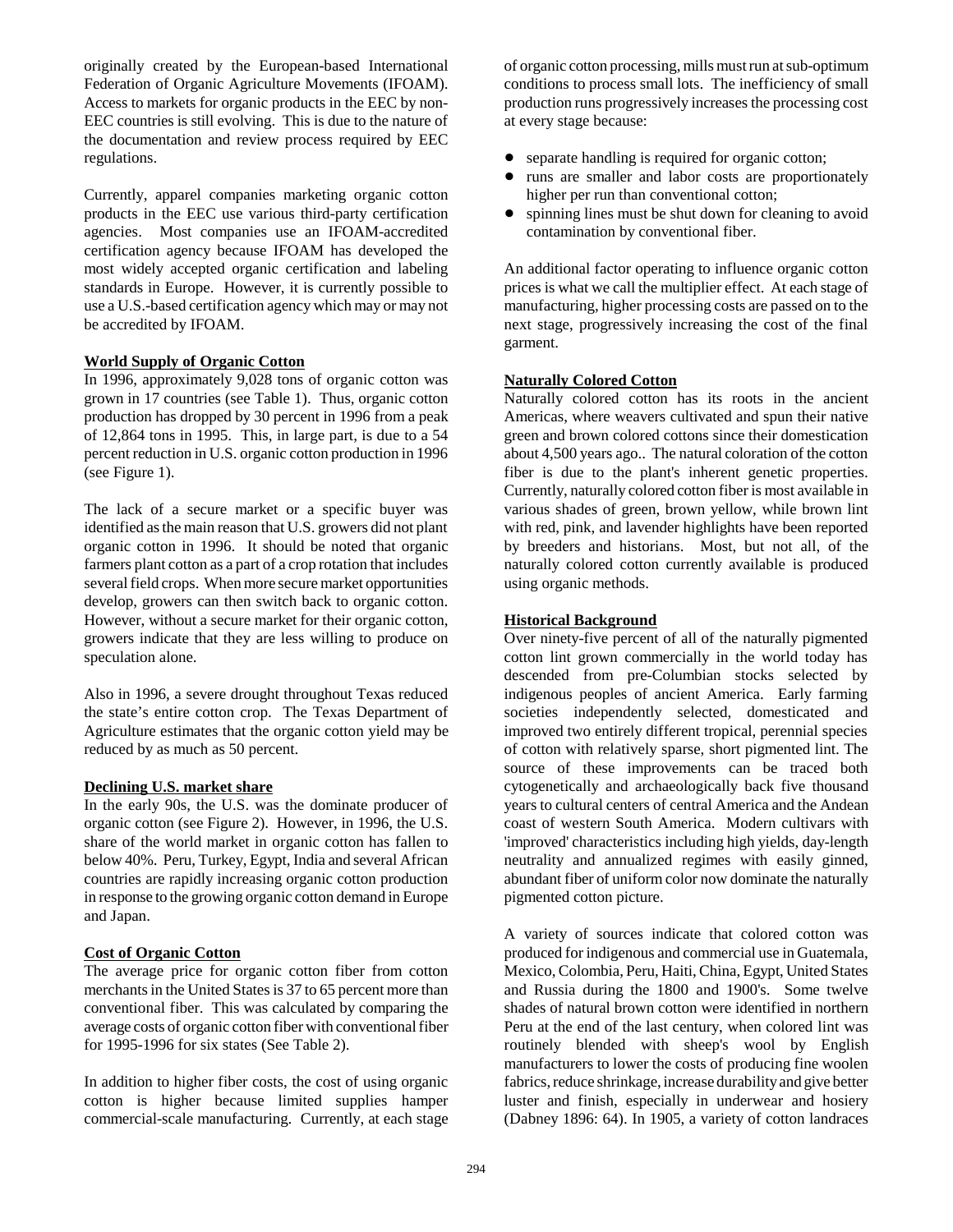were grown by the USDA in a series of experiments to determine boll weevil resistance (Cook 1906).

Due to petroleum-based dye shortages during World War II, Soviet textile engineers creatively resorted to the use of naturally pigmented fibers to add color to otherwise undyed cotton fabrics. The publicity given to the Soviet brown cotton production in the American press during World War II led to spinning tests on Nankeen brown and Arkansas green. Lint length ranged from 20/32" to slightly over one inch.

In California, Gus Hyer, a USDA cotton geneticist, worked with colored lint lines largely of upland varieties for several decades. According to California planting cotton seed distributors (Oakley, personal communication 1993), it was Hyer's seed stocks that, following his death a decade ago, form the foundation for contemporary brown and green linted commercial fiber production and improvement that began in California in the 1980's. Currently, Sally Fox, a plant breeder in Arizona and California, has developed new naturally colored cotton varieties over the past 14 years, marketed under the trademark name Fox Fibre®.

Since 1982, the Native Cotton Development Project of Peru has recovered a number of landraces of naturally pigmented cotton, now commercially marketed by Pakucho Pax. Pakucho Pax coordinates and markets the naturally colored cotton produced by hundreds of small growers. This native cotton project helps maintain some 75 different landraces of white and naturally pigmented fiber lines, grown experimentally and commercially in dozens of small plots. The estimated 15,000 peasants and Indians who still routinely cultivate one of the four varieties of native, pigmented cotton in Peru constitute by far the largest single group of naturally colored lint producers world-wide. Virtually all use what may be generally termed "organic" methods of cultivation, largely of pre-Colombian origin. Fiber lengths for the perennial tree form range from 12 to 43 mm, and micronaire measurements between 4.5 and 7.2 (Vreeland 1996). Six principal color lines have been recovered and stabilized from dooryard forms by project researchers: cream, tan, medium brown, reddish brown, chocolate brown and mauve. A premium is placed on environmentally and culturally sensitive production techniques by minimizing or eliminating the use of pesticides, fertilizers, while exclusively utilizing hand harvesting methods.

# **Market Overview**

The market for naturally colored cotton emerged in the early 1990s, as producers offered stocks of colored fiber to specialty users. In 1992, an estimated 4,000 acres of naturally colored cotton was produced in the U.S., which has now declined to approximately fifty acres in 1996 due to lower market demand. In the last few years, as the production of naturally colored cotton in the U.S has declined, naturally colored cotton fiber from Peru, Israel, and India have become more available.

Prices for naturally colored cotton are highly variable due to limited supplies. In 1996, world market prices for organic, naturally colored green cotton ranged from \$3.79 to \$5.00 per pound. World market prices for organic, naturally colored brown cotton ranged from \$1.84 to \$3.35 per pound. Higher initial costs for naturally colored fiber are offset by avoiding dyeing costs and the fact that naturally colored fiber are often blended with less expensive cotton to achieve desired fabric hues.

### **Naturally Colored Cotton Yields**

Yields of naturally colored cotton tend to be 50 to 70 percent lower than yields of conventionally grown white cotton varieties under similar conditions. This lower yielding tendency is a result of historical breeding that selected primarily for fiber color characteristics not yieldrelated qualities. Cotton breeders working with colored cotton have been addressing this problem, and yield characteristics of color cottons have been steadily improving and will continue to do so.

## **Organic Cotton Contacts**

Pakucho Pax

Native Cotton Project Tel: 011-5154-251025 Fax: 011-5154-227128 Email: PAKUCHO@mail.interplace.net.pe

National Organic Cotton Association (NOCA) P.O. Box 72424 Davis, CA 95617 Tel: 916-750-2265 Fax: 916-756-7188

Texas Organic Cotton Marketing Cooperative Mary Furlow, General Manager Route 1, Box 120 O'Donnell, TX 79351 Tel: 806-439-6640 / 6646 Fax: 806-439-6647

Patagonia Julie Ringler, Cotton Project Coordinator PO Box 150 Ventura, CA 93002 Tel: 805-667-4663

Texas Certified Organic Program Brent Wiseman, Coordinator Texas Department of Agriculture PO Box 12847 Austin, TX 78711 Tel: 512-475-1641 Fax: 512-463-7643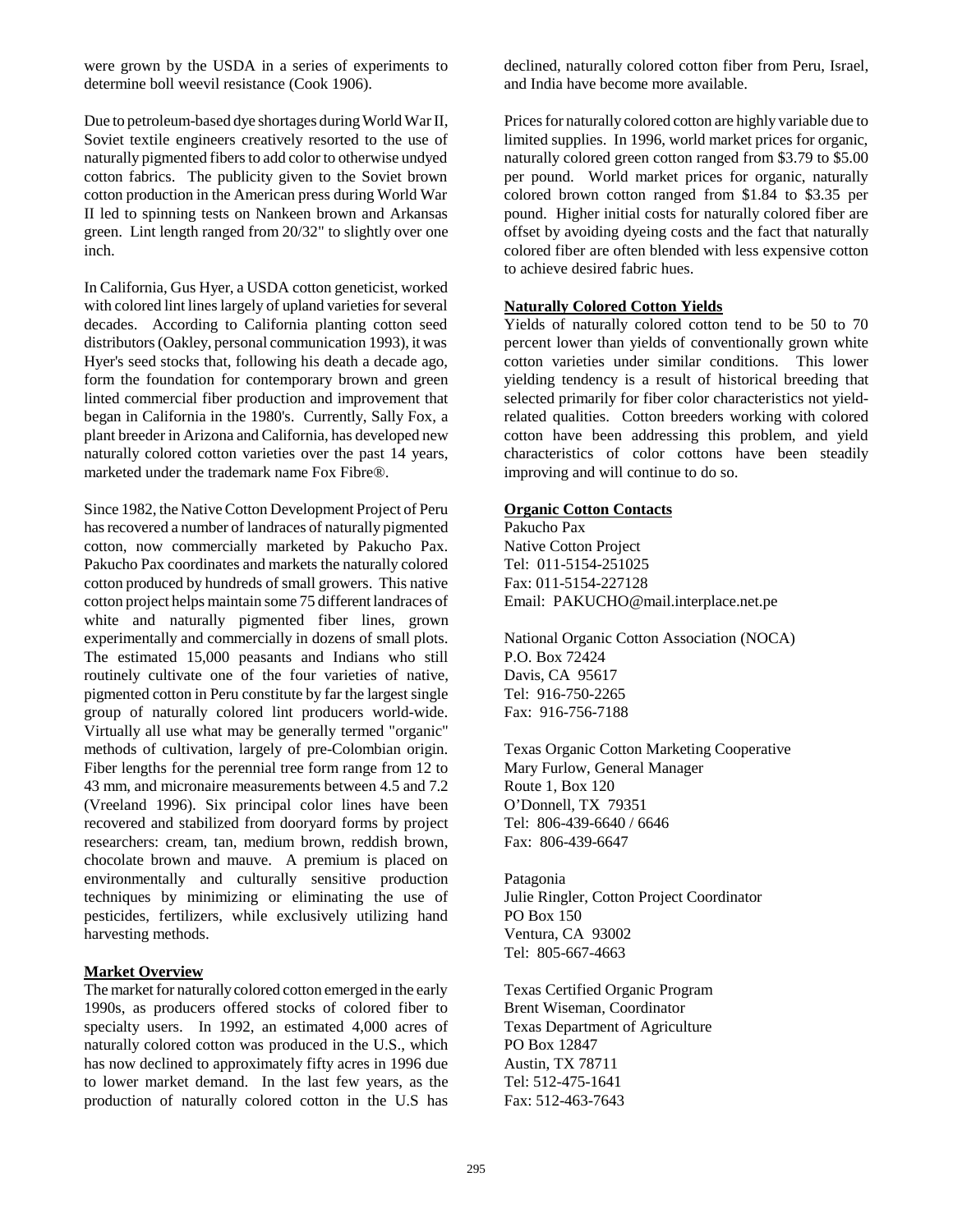Center for Agroecology & Sustainable Food Systems Sean Swezey, Ph.D. University of California, Santa Cruz Santa Cruz, CA 95064 Tel: 408-459-4367 Fax: 408-459-2799

Will Allen, Ph.D. The Sustainable Cotton Project 6176 Old Olive Highway Oroville, CA 95966 Tel: 916-589-2686 Fax: 916-589-2688

Pesticide Action Network Jamie Liebman, Ph.D., Staff Scientist 116 New Montgomery, Suite 810 San Francisco, CA 94105 Tel: 415-541-9140 Fax: 415-541-9253Mothers & Others

Sandra Marquardt West Coast Director 1555 Pacific Street San Francisco, CA 94109 Tel: 415-775-4015 Fax: 415-775-3628 Email: smarquardt@igc.apc.org

Agricola Partners Agricultural Consulting and Eco-Textiles 603 4th Street Davis, CA 95616 Tel: 916-750-2264 Fax: 916-756-7188 Email: Agricola@davis.com

International Federation of Organic Agriculture Movements (IFOAM) Bernward Geier Ökozentrum Imsbach D-66636 Tholey-Theley (FRG) Tel: +49-6853-5190 Fax: +49-6853-30110 Email: ifoam-secretary@oln.comlink.apc.org

#### **U.S. agencies that certify organic cotton**

California Certified Organic Farmers (CCOF) Diane Bowen, Executive Director 1115 Mission Street Santa Cruz, CA 95060 Tel: 408-423-2263 Fax: 408-423-4528 Email: dianeb@ccof.org

Texas Certified Organic Program Brent Wiseman Coordinator for Organic Programs Texas Department of Agriculture PO Box 12847 Austin, TX 78711 Tel: 512-475-1641 Fax: 512-463-7643

Organic Crop Improvement Association (OCIA) Betty Kananen, Executive Director 1405 S. Detroit Street Bellefontaine, OH 43311 Tel: 513-592-4983 Fax: 513-593-3831 Email: ociaintl@bright.net

Quality Assurance International, (QAI) Griffith McClellan, Director Howie Ross, Certification Coordinator 12526 High Bluff Drive, Suite 300 San Diego, CA 92130 Tel: 619-792-3531 Fax: 619-792-8665

Carolina Farm Stewardship Association Marjorie Bender, Executive Director 115 W. Main Carrboro, NC 27510 Tel: 919-968-1030 Email: cfsa@sunsite.unc.edu

Farm Verified Organic, Inc. (FVO) Annie Kirschenmann Business Development Manager RR 1, Box 40A Medina, ND 58467 Tel: 701-486-3578 Fax: 701-486-3580

New Mexico Organic Commodity Commission Richard Pate Director of Organic Commodity Commission 118 Amherst Dr. NE Albuquerque, NM 87106-1303 Tel: 505-266-9849 Fax: 505-266-0649

Oregon Tilth Certified Organic (OTCO) Yvonne Frost, Director 11535 S. W. Durham Road, Building C-1 Tigard, OR 97224 Tel: 503-620-2829 Fax: 503-624-1386

Organic Growers & Buyers Association Sue Cristan Executive Director